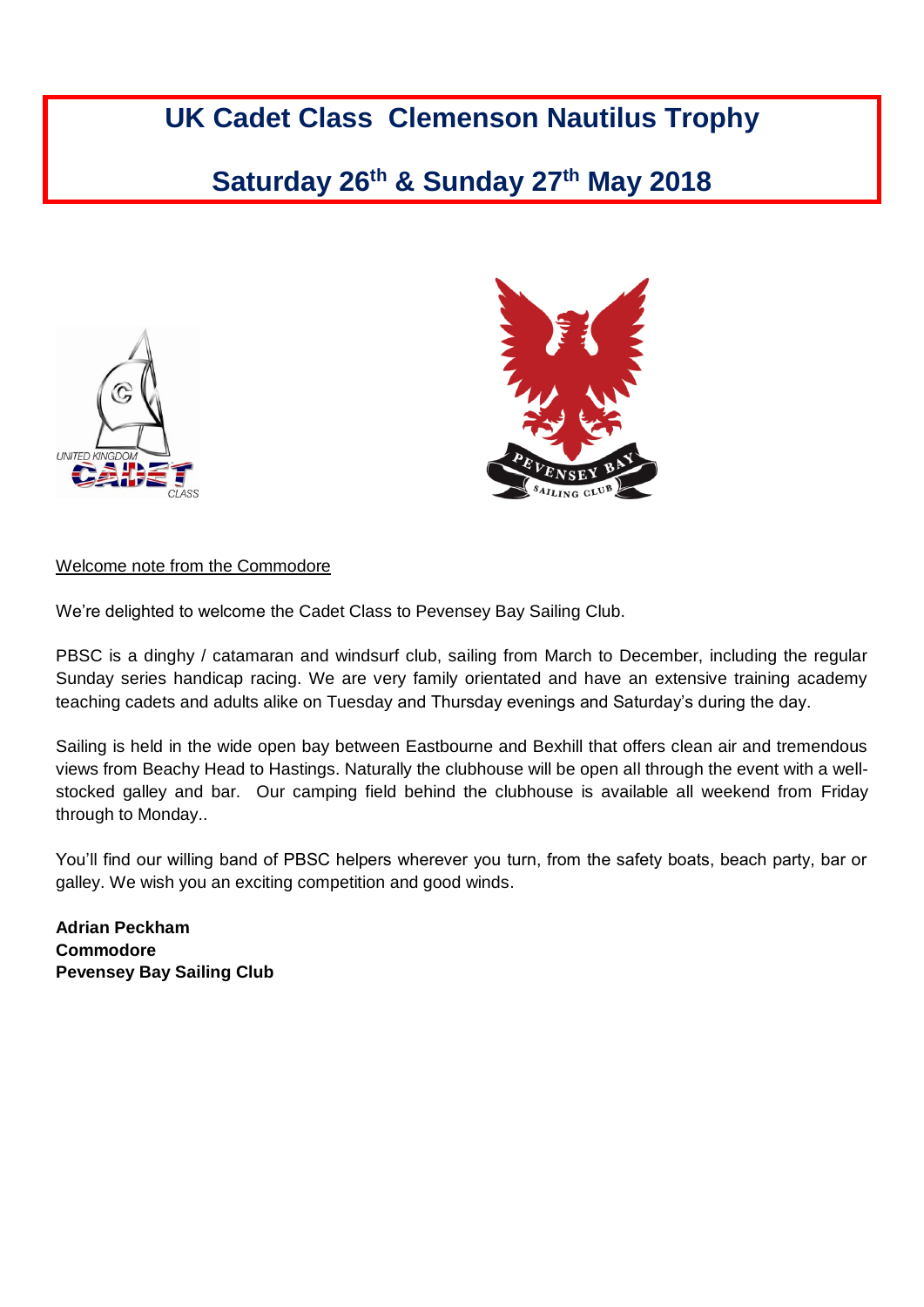

Coming from Eastbourne, go past Asda on the A259 towards Pevensey Bay for 0.25 miles then take the right hand turn signed 'Pevensey Bay Sailing Club'. Follow the road for 0.5 miles straight past the campsite and then take a left hand turn at the dead end. The club is 200 yards away and will be clearly visible.

## Site map / arrival / parking / club amenities

## *Registration*

The club will be open from 6pm Friday 25th May.

## *Dinghy drop off and vehicle parking*

We have a large site and car parking on site should be achievable if vehicles are parked tightly in the marked spaces. Please drop trailers in the trailer park immediately to the right hand side of the gate and move dinghies and trolleys to the top of the shingle beach. Parking for motor homes and cars will separately signed. Tents (charged at £10 per night and payable at registration) should be closely pitched on our camping field just behind the clubhouse – no vehicles or BBQ's on the grass please.

Please see the site map below - club members in high visibility jackets will direct the traffic Saturday morning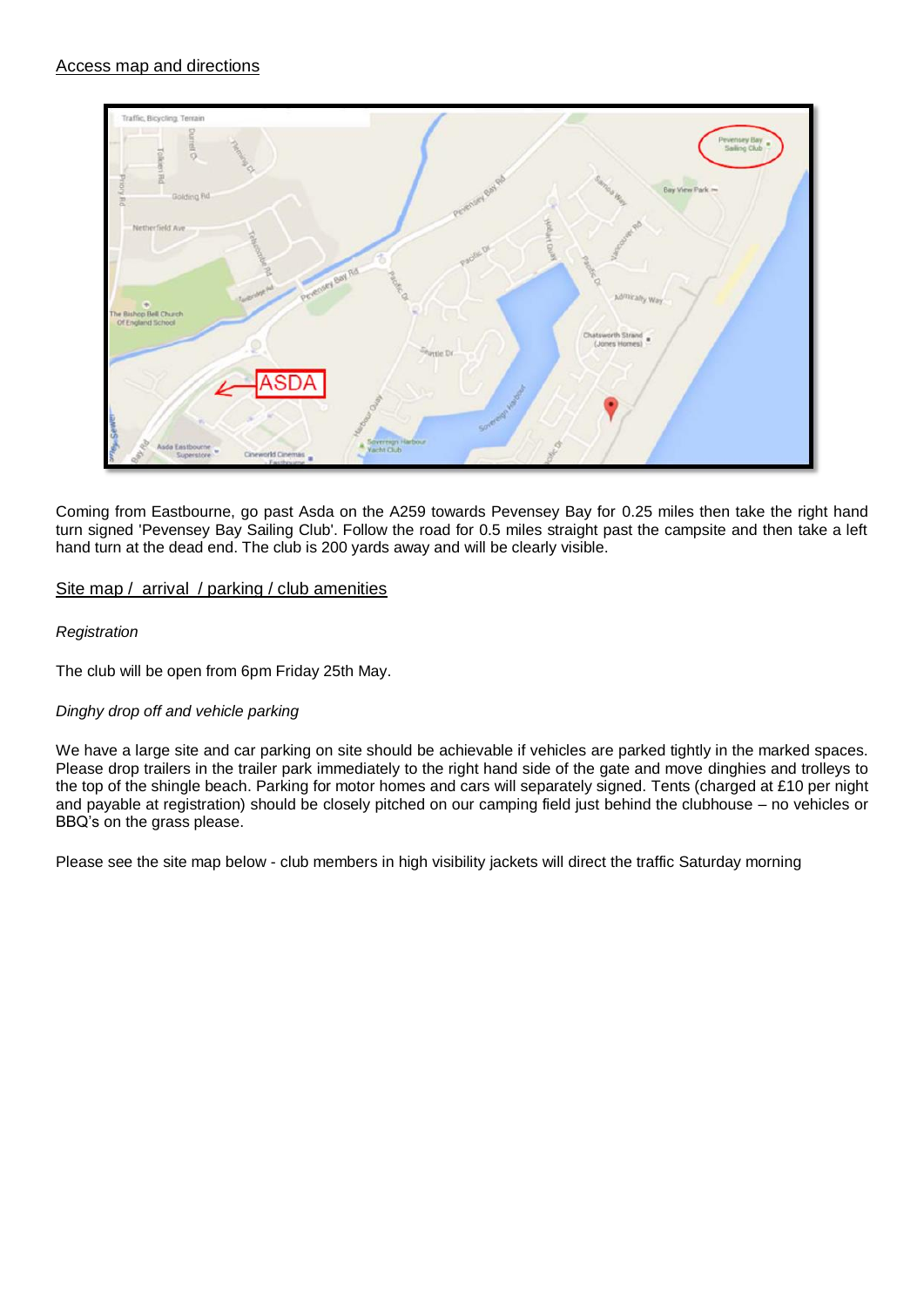

#### *Food / Bar*

Food will be served from Saturday morning to Sunday late afternoon. The clubhouse bar will be open lunchtime to late evening. Breakfast will be available from 8.00am Saturday and Sunday. Note the club does not have card facilities so please bring cash to pay for food and drink please. The nearest cashpoint is at Asda in Sovereign Harbour, approximately half a mile in the Eastbourne direction.

We have a BBQ on the Saturday night tickets are priced at  $£7$  will be on sale at the registration desk.

#### *Nearest:*

- main shops 0.5 miles. Sovereign Harbour Retail Park Asda / Boots / Wilkinson
- cashpoint Asda 0.5 miles
- hospital Eastbourne District General Hospital 5 miles

#### *Local points of interest*

- Pevensey Castle 2 miles an old Roman turned Norman Castle operated by English Heritage
- Pevensey Bay 0.75 mile walk along the A259 or along the beach (hard sand at low tide)
- Sovereign Harbour 1 mile– one of the largest marinas in the UK, surrounded by 4000 residential units.
- Eastbourne Pier and Bandstand 4 miles. Indoor shopping centre in the town centre
- Beachy head 7 miles spectacular views over the Eastbourne and the downlands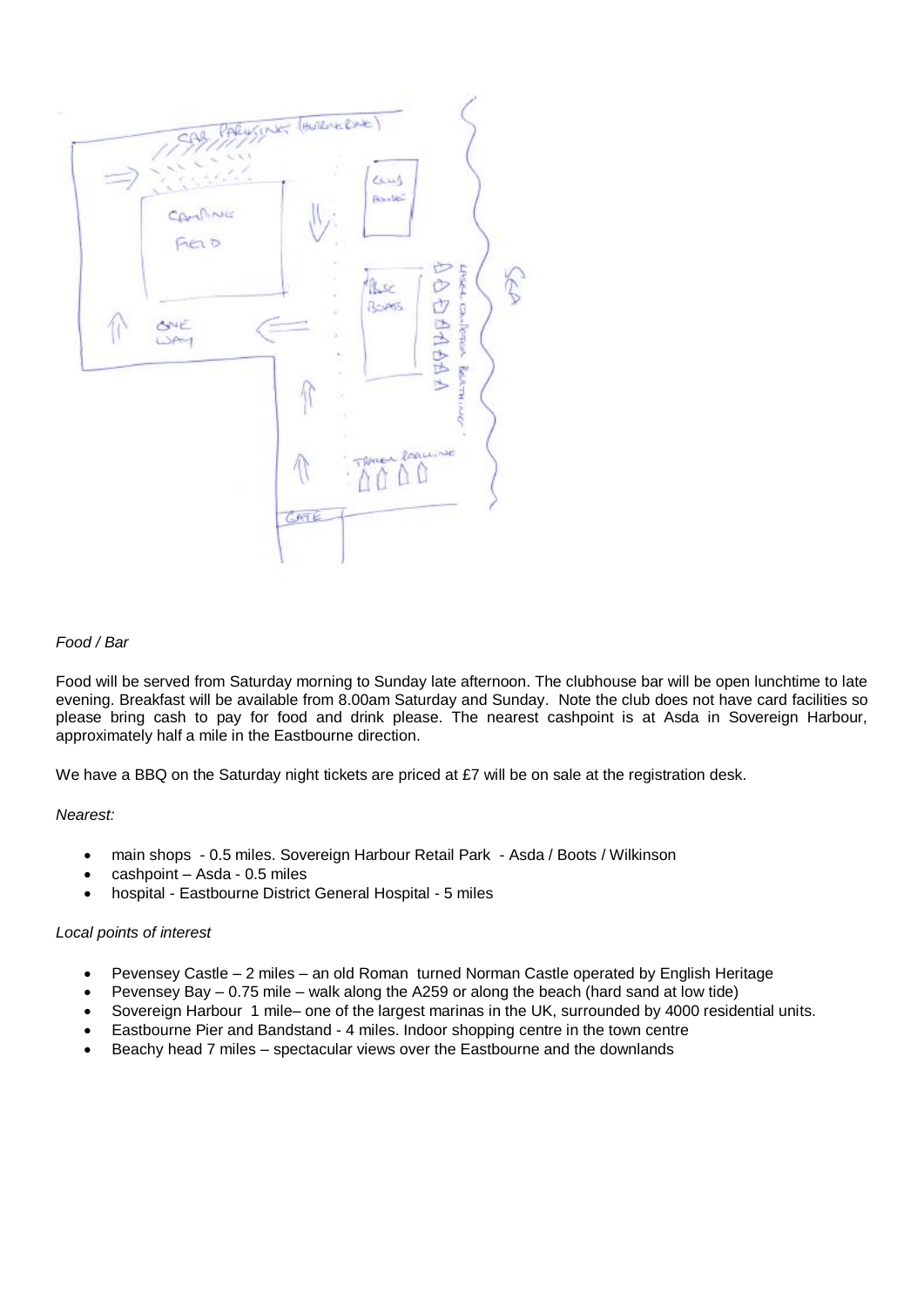| Peter White<br>Deputy Race Officer<br>(PBSC) |
|----------------------------------------------|
| Gordon Bishop<br>Lead safety boat helm       |
| Adrian Peckham<br>Commodore                  |

| Day                           | Time                    | <b>Event</b>                                                      |
|-------------------------------|-------------------------|-------------------------------------------------------------------|
| Friday 25 <sup>th</sup> May   | 18.00                   | Club open                                                         |
| Saturday 26 <sup>th</sup> May | 11.00<br>12.25<br>16.19 | Race officer briefing<br>Warning signal race 1(of 3)<br>Low water |
| Sunday 27 <sup>th</sup> May   | 10.25<br>10.41          | Warning signal race 1(of 3)<br>High water                         |

## *Tides / Weather*

Saturday 26<sup>th</sup> May HW 09.51 (5.24m range) Sunday 3 rd May HW 10.41 (5.65m range)

Tides are almost on springs

The tide flows towards Hastings on the flood coming up to high tide and a back again to Eastbourne on the ebb to low tide. The rate of flow is approximately 2 knots at the peak during the ebb tides. The tides range between 2.5 and 7.5 metres from lowest to highest tide on the monthly cycles with neap tides being the lowest and spring tides being the highest.

*Weather <http://www.metoffice.gov.uk/public/weather/forecast/u10301b4b#?tab=fiveDay>*

## *Returning to shore*

If returning to shore with the fleet close to high water and the wind is onshore, please come ashore a few dinghies at a time (or as directed) enabling the beach party to help you though the waves and lift you out.